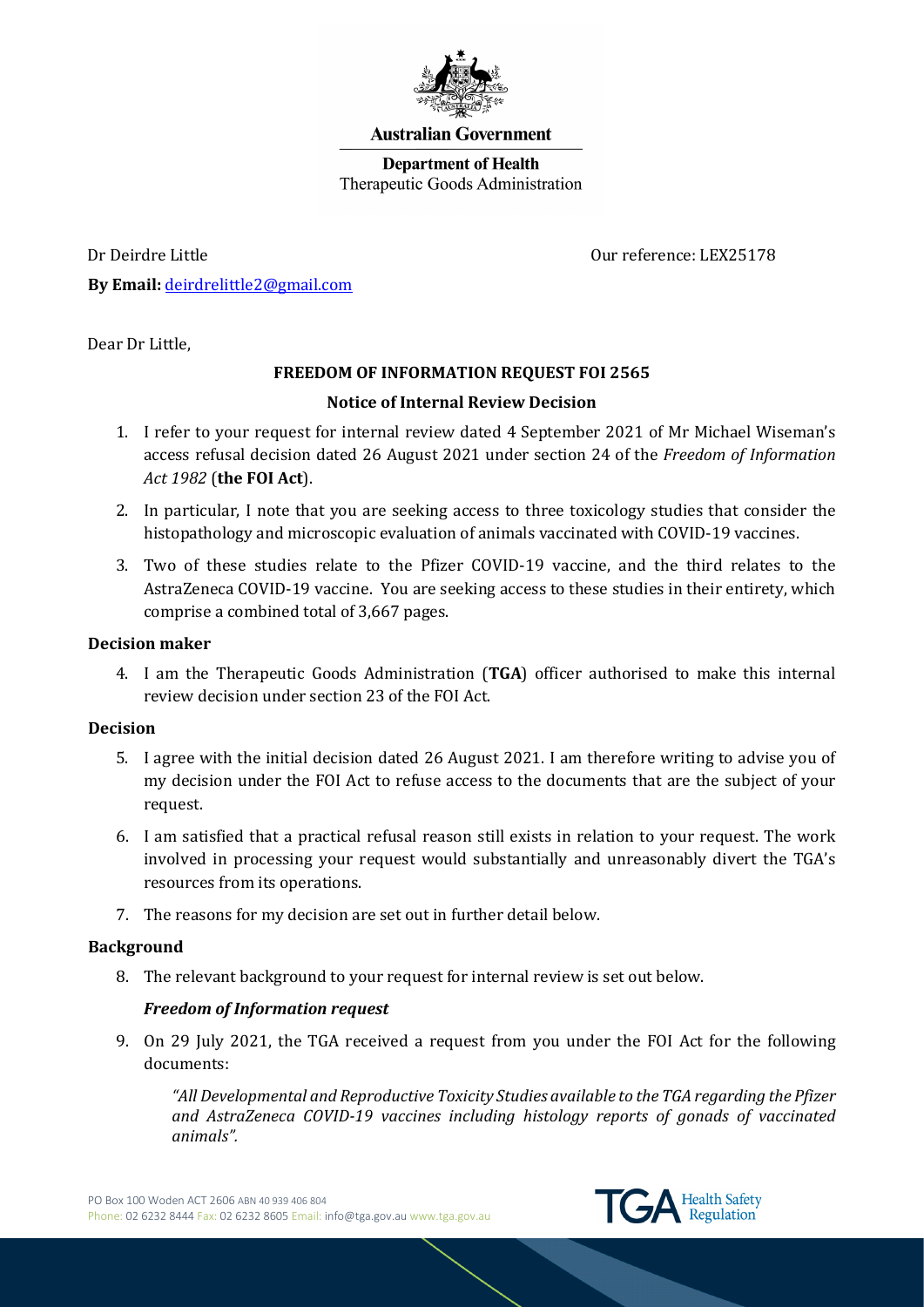## *Request consultation process*

- 10. On 11 August 2021, Mr Wiseman wrote to advise you of his intention to refuse to provide you with access to the documents within the scope of your request. This was based on the fact that your request would involve the review and consideration of 11 documents that contained a total of 5,708 pages, and that this would create an unreasonable diversion of the TGA's resources.
- 11. As required by subsection 24(1)(a) of the FOI Act, a request consultation process commenced in accordance with section 24AB of the FOI Act, with a view to giving you an opportunity to revise the scope of your request so that a practical refusal reason might no longer exist.
- 12. In doing so, Mr Wiseman also provided you with publicly available information in relation to the developmental and reproductive toxicity studies, as well as other publicly available resources to support the safety and efficacy of COVID-19 vaccines approved for use in Australia.
- 13. On 21 August 2021, you emailed the TGA to confirm that you would revise the scope of your request under the FOI Act for the following documents:

*"Histopathology/microscopic evaluation of gonads (ovaries/testes) of vaccinated animals in relation to Pfizer and AstraZeneca COVID-19 vaccines"* (**your revised FOI request**)*.*

## *Initial decision*

- 14. On 26 August 2021, Mr Wiseman notified you of his decision under section 24 of the FOI Act to refuse access to the documents identified as falling within the scope of your revised FOI request (**the initial decision**).
- 15. Whilst acknowledging that three, rather than 11, toxicology studies now fell within the scope of your revised FOI request (namely, two studies relating to the Pfizer vaccine, and the third relating to the AstraZeneca vaccine), Mr Wiseman determined that your request remained too voluminous to process, noting, in particular, that:
	- the three studies comprised a total of 3,667 pages;
	- that there was no way to extricate the information relating to the histopathology and microscope evaluation of the ovaries and testes of the animals as this information was intermingled throughout the studies and so the studies in their entirety would need to be considered; and
	- the TGA would be required to consult with Pfizer and AstraZeneca in relation to their respective studies.
- 16. The reasons for Mr Wiseman's decision are set out in further detail in paragraphs 19 30 of his decision dated 26 August 2021.

### *Request for internal review*

17. On 4 September 2021, you requested internal review of the initial decision, for the reasons set out below:

*"This communication is to request a formal internal review of the refusal of my FOI request 2565. I requested access to histopathology (also known as microscopy or histology) reports of ovaries and testes of COVID-19 vaccinated animals who had received either BNT162b2 (Pfizer) or ChAdOx-1 (AstraZeneca) provisionally licensed for use in Australia:*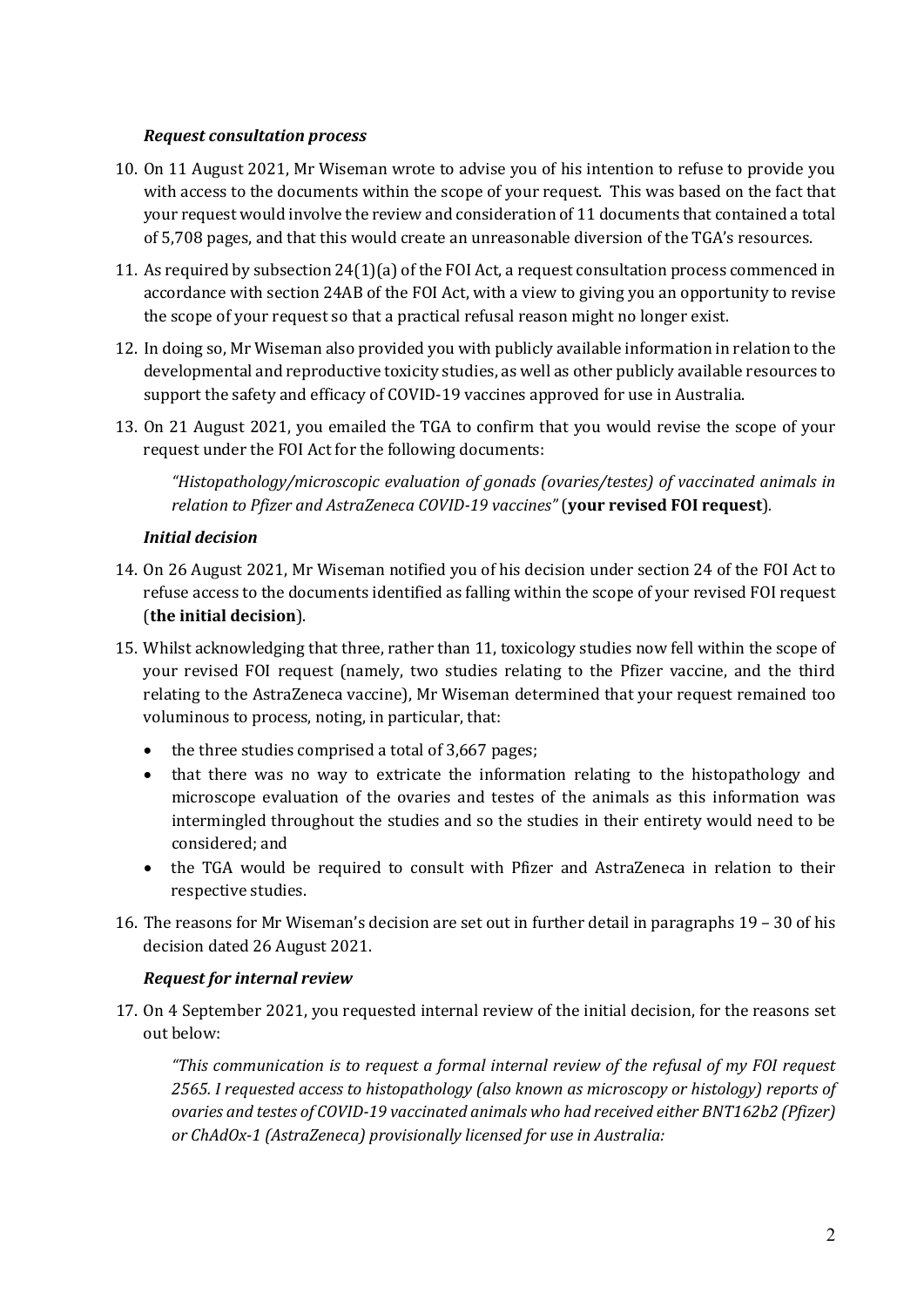*'Histopathology/microscopic evaluation of gonads (ovaries/testes) of vaccinated animals in relation to Pfizer and AstraZeneca COVID-19 vaccines.'*

*The above information is requested by myself as a reproductive health clinician and an accredited COVID-19 vaccine provider giving information to reproductive aged women and men in this context for informed consent to COVID-19 vaccination.*

*This histopathology report for BNT162b2 vaccine exists as discussed in the published preclinical study on page 33 of CJ Bowman et al, 'Lack of Effects on Female Fertility and Prenatal and Postnatal Offspring Development in Rats with BNT162b2, a mRNA-based COVID-19 Vaccine' (2021) 103 Reproductive Toxicology 28-35 (published online, 28 May 2021) [https://doi.org/10.1016/j.reprotox.2021.05.007.](https://doi.org/10.1016/j.reprotox.2021.05.007)* 

*It is also referred to in 'Pre-Submission Meeting Briefing Document COVID-19 Vaccine (BNT162, PF-07302048)' 18th September 2020, and in 'Investigator's Brochure' 12th August 2020, though is not visible within these documents.*

*There is additional information upon which this formal review is requested:*

- *1. There have been thousands of notifications to regulatory bodies of new onset menstrual irregularities and of new onset postmenopausal bleeding following both the AstraZeneca vaccine (Yellow Card Reporting System) and the Pfizer vaccine (Vaccine Adverse Event Reporting System) as of August 31st 2021.*
- *2. The accessed Australian Government, Department of Health, Therapeutic Goods Administration, 'Non-clinical Evaluation Report BNT162b2 [mRNA] COVID-19 Vaccine (ComirnatyTM)' January 2021, FOI 2389 Document 6, Submission PM-2020-05461-1- 2, states the concentration of labelled mRNA vaccine nanoparticles in rat ovaries is measured at 10x the concentration of nanoparticles in all other organs, with the exception of liver, spleen, adrenals and lymph tissue. This followed injection of the rats with a 50 microgram dose of BNT162b2. Fully vaccinated persons receive two 30 microgram doses.*
- *3. The polyoxyethylene sorbitan monooleate (polysorbate 80) present in AstraZeneca vaccine (amount not identified in Product Information) resembles the endocrine disruptor diethylstilboestrol when injected into young rats (M Gajdova et al, 'Delayed Effects of Neonatal Exposure to Tween 80 on Female Reproductive Organs in Rats' (1993) 31 Food Chemical Toxicology 183), and is chemically related to polyethylenegycol in BNT162b2.*
- *4. COVID-19 vaccines are now being mandated for several occupational sectors predominantly staffed by young reproductive aged men and women.*

*Vaccine confidence in these reproductive aged men and women would be assisted by transparency and full disclosure of the requested preclinical gonad histopathology. Informed consent also requires access to all information that could be considered relevant to the health and wellbeing of the recipient. The success of the vaccine roll out programme may be enhanced by provision of the requested information, particularly for those who may be experiencing some hesitancy in this domain of their future health."*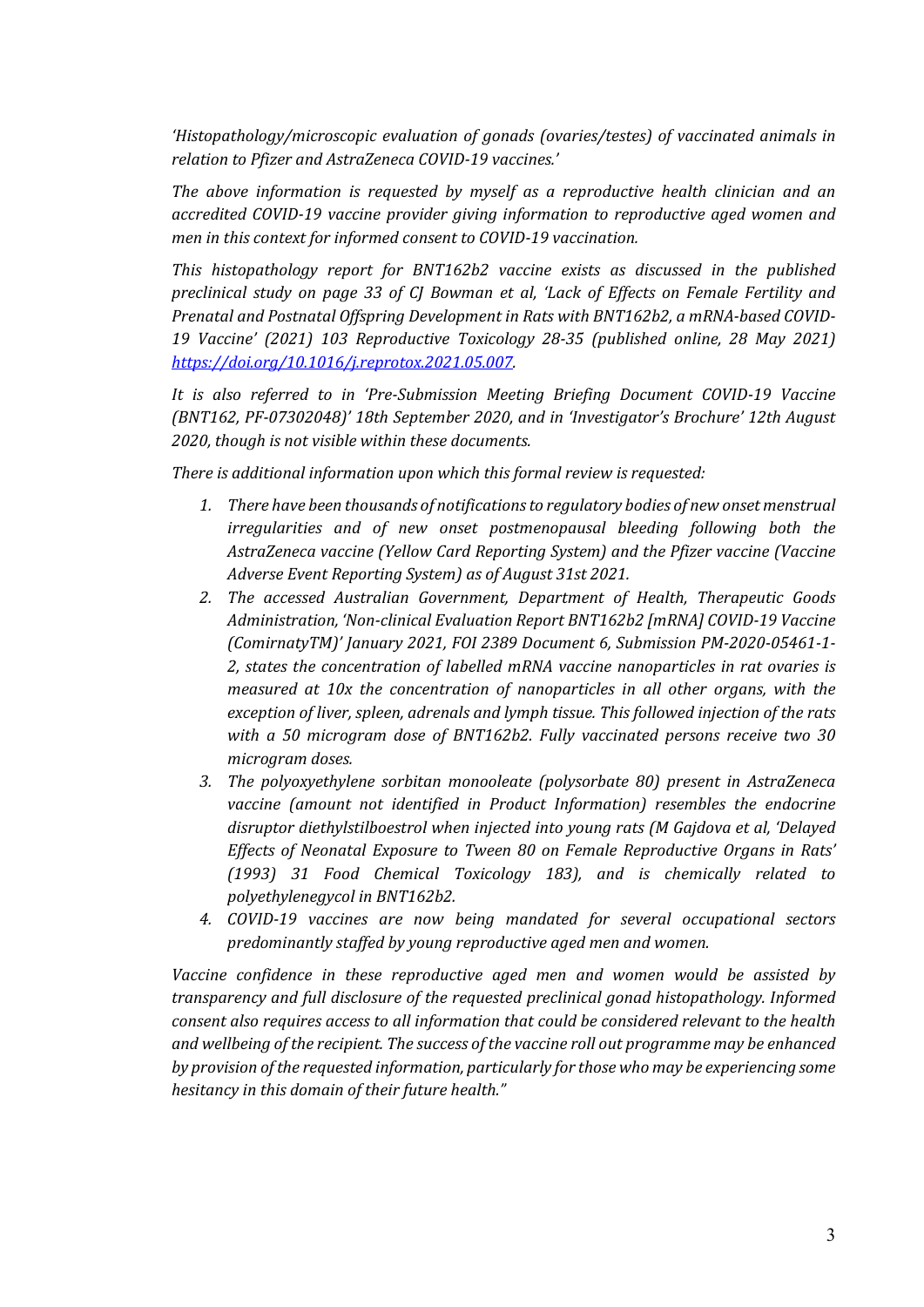## *Further consultation*

- 18. On 16 September 2021, the TGA FOI team emailed to advise you that, whilst noting that they could not pre-empt my decision on internal review, I had indicated a preliminary view that your request remained too voluminous to process.
- 19. Accordingly, and with a view to assisting you to further revise your request so that a practical refusal reason would no longer exist, the TGA FOI team suggested that you consider withdrawing your request for internal review, and submitting a new FOI request for the following documents:

*"the written components of the three studies in relation to histopathology/microscopic evaluation of gonads (ovaries/testes) of vaccinated animals in relation to Pfizer and AstraZeneca COVID-19 vaccines, excluding personal information, appendices, annexures and raw data".*

- 20. In particular, the TGA FOI team indicated that the benefit in proceeding with the TGA's suggested scope would be that the number of pages to be processed for the three toxicology studies be reduced from 3,667 pages to approximately 210 pages.
- 21. On 20 September 2021, you confirmed that you wished to proceed with your request for internal review of the initial decision, for the following reasons:

*"I confirm I would like to proceed with the internal review please. Particularly in the light of recent press coverage of reproductive health issues associated with COVID vaccination, I am keen to progress this request to enable me to respond as soon as I can to patient requests for more information."*

## **Material Considered in Decision-Making**

22. In coming to my decision, I have had regard to the following:

- the terms of your FOI request and subsequent correspondence between you and the TGA, as set out in the background above, including:
	- o the initial decision dated 26 August 2021;
	- o your request for internal review dated 4 September 2021;
- the TGA's assessment of the time and resources that would be required to process your request, including the information I have received from the relevant area of the TGA concerning the resources required to comply with your request, and the effect of same on the TGA's operations;
- the documents falling within the scope of your request, including the time that would be involved to consult with the two third parties;
- the relevant provisions of the FOI Act, in particular sections 24, 24AA and 24AB; and
- the [Freedom of Information Guidelines](https://www.oaic.gov.au/freedom-of-information/foi-guidelines/) issued by the Information Commissioner (**the FOI Guidelines**) under subsection 93A(1) of the FOI Act, which I am required to have regard to under subsection 93A(2) of the FOI Act.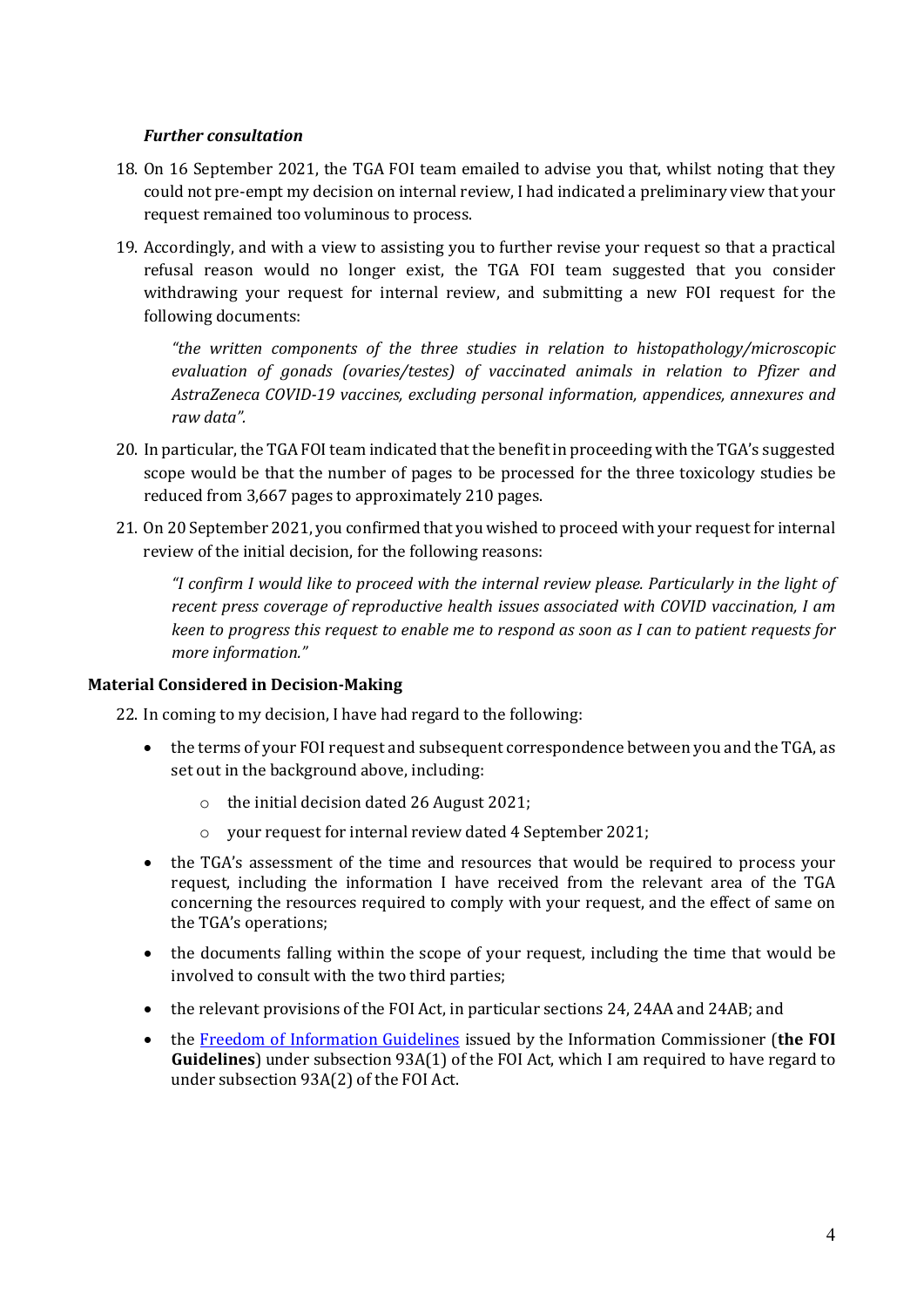### **Reasons for Internal Review Decision**

- 23. Notwithstanding the steps you have previously taken to revise the scope of your FOI request, I am of the view that your request remains too voluminous to process, and have decided to refuse access to the documents under section 24 of the FOI Act.
- 24. I have made this decision on the basis that a practical refusal reason exists within the meaning of subsection  $24AA(1)(a)(i)$  of the FOI Act. That is, I am satisfied that the work involved in processing your request would substantially and unreasonably divert the resources of the TGA from its other operations.
- 25. Subsection 24AA(3) of the FOI Act sets out the matters to which I must not have any regard and, as such, I confirm that I have not had regard to any of those matters in making my decision. A copy of the relevant provisions of the FOI Act are at **Attachment A**.

## *Scope of work required to process your request*

- 26. As set out in Mr Wiseman's decision dated 26 August 2021, the TGA has identified three toxicology studies that consider the histopathology and microscopic evaluation of animals in relation to the COVID-19 vaccines, and which therefore fall within the scope of your revised request.
- 27. Two of these are Pfizer studies (603 pages and 2,237 pages, respectively) and the third is an AstraZeneca study (827 pages). I consider the nature of the information in these unpublished studies to be relevant, in that the documents contain specific processes, materials, methods and designs used to carry out the studies, as well as comprehensive data relating to the statistical analysis and results.
- 28. Having reviewed the studies, and noting your email dated 21 August 2021, I confirm that it is not correct to suggest that the histopathology in relation to reproductive tissues in these studies is contained within "*a few pages*". As Mr Wiseman advised in his decision dated 26 August 2021, this information is dispersed throughout each of the studies, and is presented in such a way that it would be impractical to simply extract the relevant pages from the studies. Instead, it would be necessary to review and determine whether to refuse or grant access to an edited copy of each of the 3,667 pages in the three documents.
- 29. I also note that the TGA would need to consult a number of third parties (including Pfizer and AstraZeneca, in addition to their respective international counterparts) and obtain any submissions they may wish to make concerning the release of the documents. This is particularly so given that Pfizer and AstraZeneca provided these studies to the TGA in confidence as part of their applications for provisional registration of their respective vaccines.
- 30. The documents are likely to require numerous redactions as the documents are unpublished studies that **contain information that is commercially sensitive** and valuable. In this respect, I consider it significant that the data is not publicly available.
- 31. I am satisfied that both have taken active steps to ensure the information contained within the documents is not disclosed to the general public (or their competitors). I am therefore satisfied that the relevant information possesses an intrinsic commercial value that has not been diminished by disclosure to others.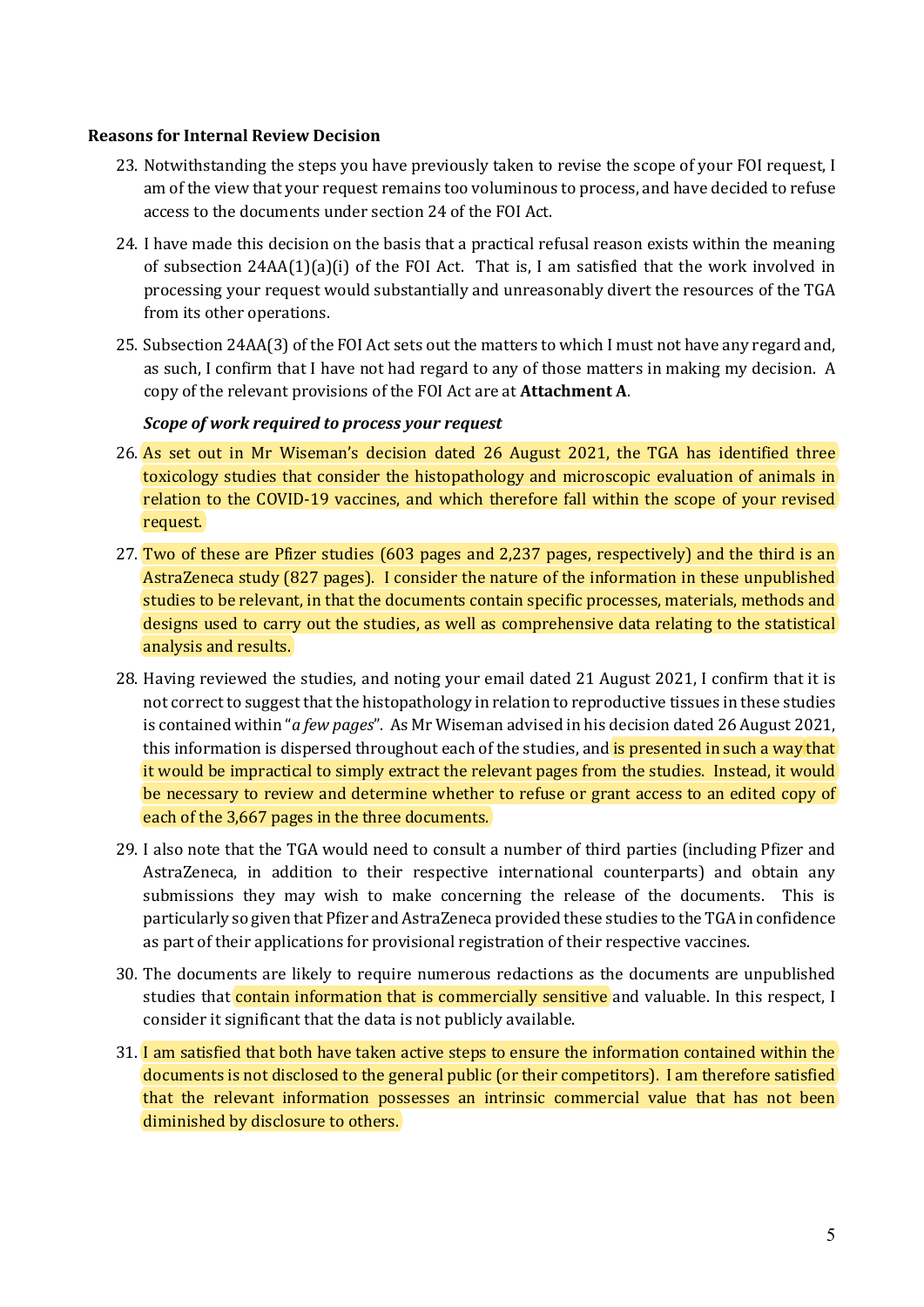## *Estimate of the work involved to process the request*

- 32. I wish to provide an estimate of the time to process the three studies of 3,667 pages based on the TGA's commonly used 'charges calculator'. The charges calculated contains a number of predetermined parameters based on assumptions as to how long an FOI request should take to process. The calculator estimated 20% of pages would be disclosed as a whole and 80% of the pages would require redaction (in whole or part), and that at least two third parties would need to be consulted.
- 33. The calculator estimates the decision-making processing time. The decision-making process included an estimated timeframe for examining pages, consulting with third parties and writing the statement of reasons. The estimated total processing time determined by the calculator is **227.03 hours** (after deduction of the first five hours free).

### *Sample of the documents*

34. Paragraph [3.121] of the FOI Guidelines relevantly states:

*"An estimate of processing time is only one consideration to be taken into account when deciding whether a practical refusal reason exists. It is recommended that agencies examine a sample of the documents to assess the complexity of the material against whether the work involved in processing the request would constitute a substantial and unreasonable diversion of resources from the agency's other operations. A representative sample of between 10 to 15% of the documents within the scope of the request has been considered to be an appropriate sample size for the purposes of calculating processing time when deciding whether a practical refusal reason exists. A person with appropriate knowledge or expertise should assess the sample of the documents, looking at each document as if they were making a decision on access, including indicating the number of documents that could be released in an edited form"*.

- 35. Accordingly, I have asked a technical expert from the TGA's Scientific Evaluation Branch to review a sample of 10 – 15% of each of the three studies identified as falling within the scope of your request. Based on this review, the technical expert has calculated a conservative estimate of at least 30 hours as being required for the technical expert to simply review and edit (as necessary) the 3,667 pages in entirety.
- 36. This sample estimate does not reflect the time already spent on your request, including the time taken by the TGA's Scientific Evaluation Branch to identify the documents and conduct a brief review of the documents to determine whether the documents fell within the scope of your request.
- 37. The estimate also does not include the time that would be required for lawyers within the Regulatory Legal Services Branch of the TGA to review the documents and identify any applicable exemptions under the FOI Act. Nor does it include the time required for the TGA FOI team to apply redactions to the exempt information in the documents.
- 38. Lastly, the sample estimate does not take into consideration the time that would be required to consult the third parties, settle and make copies of the documents, and to prepare the decision letter and third-party decision letters and schedules.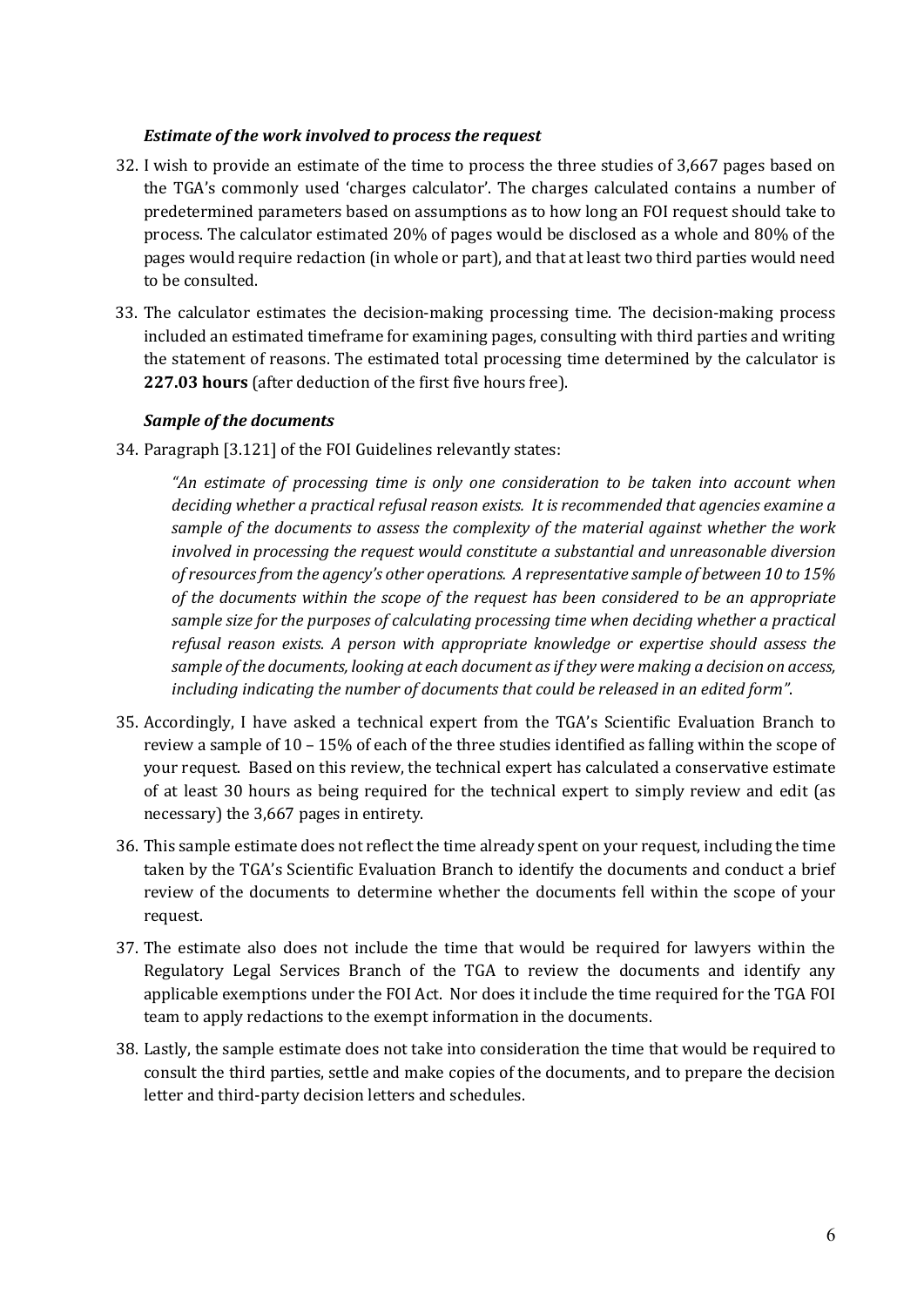## *Substantial and unreasonable diversion of the TGA's resources*

- 39. Accordingly, I am of the view that the resources required to process your request significantly outweigh the public interest in releasing the three studies in their entirety. This is particularly so given that technical experts from the Scientific Evaluation Branch would be diverted from the performance of their primary role, which includes engaging in safety monitoring of medicines and vaccines, as well as the associated regulatory actions.
- 40. In this regard, I note that analysis and investigation of medicine and vaccine safety issues are of significant importance to public health and safety and are particularly crucial within the current context of the COVID-19 pandemic.
- 41. I also note that processing your request would necessitate the diversion of resources from a range of other business support areas within the TGA, including the Regulatory Legal Services Branch and the Reporting & Collaboration Services Section, the latter of which is the section responsible for processing FOI requests. As I am sure you will appreciate, these teams are also currently dealing with a high volume of COVID-19 FOI requests.
- 42. In this regard, the FOI Guidelines state that a relevant matter in deciding whether a practical refusal reason exists is *"the impact that processing a request may have on other work in the agency or minister's office, including FOI processing"* **(my emphasis)** (see paragraph 3.117 of the FOI Guidelines).
- 43. Based on the estimated hours it would take to process your request, and the need to involve staff from the TGA's specialist technical areas to assist in processing the request, I am satisfied that your request would substantially and unreasonably divert the TGA (as part of the Department of Health) from its other operations. It is also likely to cause serious delays to, and potentially compromise, the TGA's performance of its regulatory functions under the *Therapeutic Goods Act 1989.*

# *Public interest in disclosure*

- 44. Paragraph [3.117] of the FOI Guidelines states that, when deciding whether a practical refusal reason exists in relation to an FOI request, a matter that may be relevant is whether there is significant public interest in the documents requested and what information is publicly available.
- 45. I also note that your request for internal review included that there is public interest in giving this information *"to reproductive aged women and men in this context for informed consent to COVID-19 vaccination"* and that *"vaccine confidence in these reproductive aged men and women would be assisted by transparency and full disclosure of the requested preclinical gonad histopathology […] The success of the vaccine roll out programme may be enhanced by provision of the requested information, particularly for those who may be experiencing some hesitancy in this domain of their future health."*
- 46. In this respect, I acknowledge that there is public interest in the release of evidence that supports the safety and efficacy of COVID-19 vaccines approved for use in Australia, and I agree with the assertion in your email dated 4 September 2021 that the success of the vaccine roll out program may be enhanced by the release of such information.
- 47. However, as mentioned in Mr Wiseman's request consult letter dated 11 August 2021 and his initial decision dated 26 August 2021, there is already a number of publicly available resources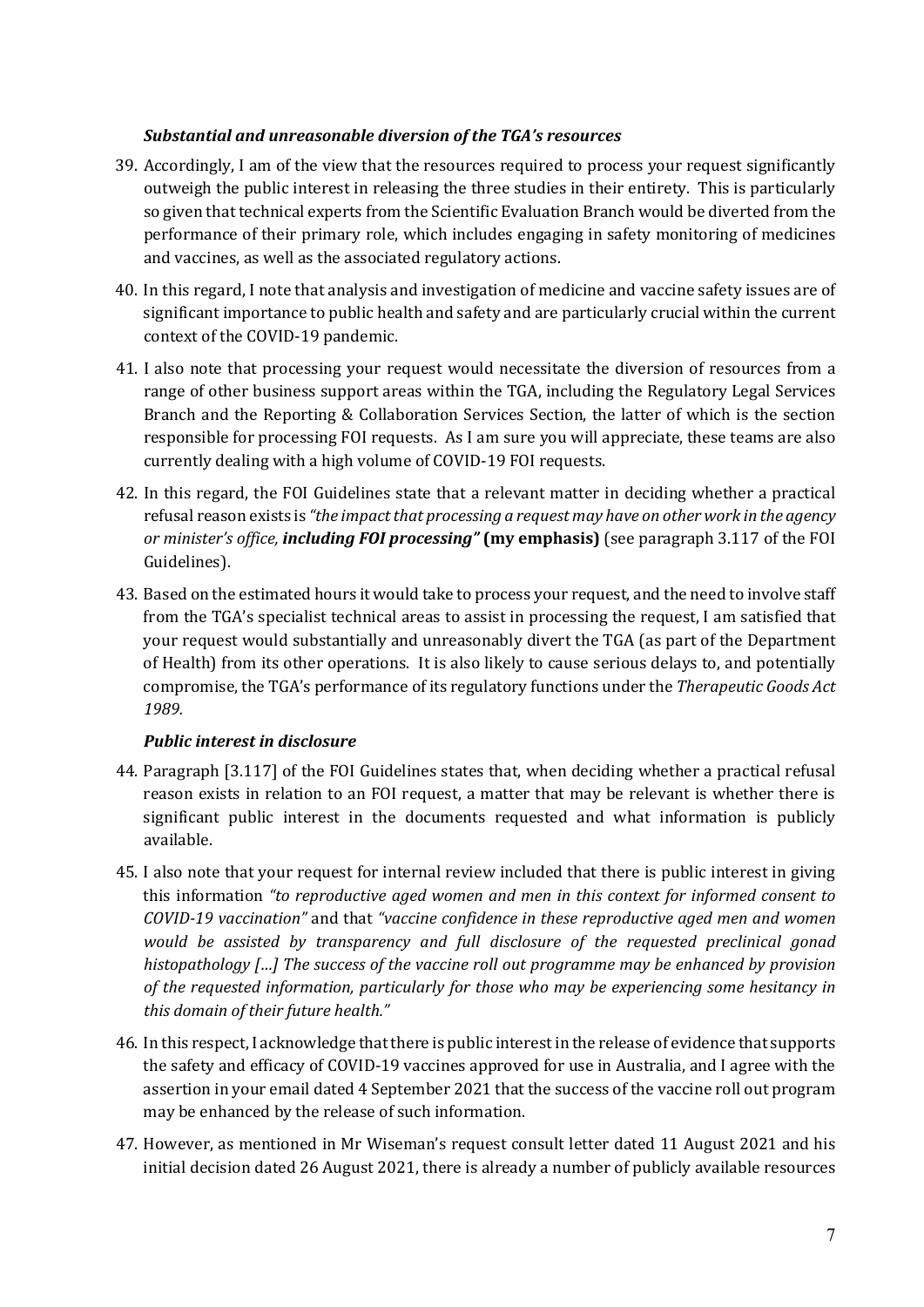that demonstrate the safety and efficacy of the Pfizer and AstraZeneca COVID-19 vaccines, including in the context of male and female fertility and reproductive health, such as:

- Lancet website contains further information on the Pfizer and AstraZeneca studies: [https://www.thelancet.com/coronavirus/collection?SeriesKey=lancet&startPage=0&page](https://www.thelancet.com/coronavirus/collection?SeriesKey=lancet&startPage=0&pageSize=100) [Size=100](https://www.thelancet.com/coronavirus/collection?SeriesKey=lancet&startPage=0&pageSize=100)
- Shimabukuro TT et al, N Engl J Med 2021; 384:2273-2282;
- two studies in the American Journal of Obstetrics and Gynaecology:
	- o [www.ajog.org/article/S0002-9378\(21\)00187-3/fulltext](http://www.ajog.org/article/S0002-9378(21)00187-3/fulltext)
	- o [www.sciencedirect.com/science/article/pii/S0002937821000776](http://www.sciencedirect.com/science/article/pii/S0002937821000776)
- a review in the journal Nature[: www.nature.com/articles/s41577-021-00525-y.pdf](http://www.nature.com/articles/s41577-021-00525-y.pdf)
- Gonzalez DC, Nassau DE, Khodamoradi K, et al., 2021. Sperm Parameters Before and After COVID-19 mRNA Vaccination, JAMA, <https://jamanetwork.com/journals/jama/fullarticle/2781360>
- [https://www.health.gov.au/news/joint-statement-between-ranzcog-and-atagi-about](https://www.health.gov.au/news/joint-statement-between-ranzcog-and-atagi-about-covid-19-vaccination-for-pregnant-women)[covid-19-vaccination-for-pregnant-women](https://www.health.gov.au/news/joint-statement-between-ranzcog-and-atagi-about-covid-19-vaccination-for-pregnant-women)
- [https://www.health.gov.au/sites/default/files/documents/2021/06/covid-19](https://www.health.gov.au/sites/default/files/documents/2021/06/covid-19-vaccination-shared-decision-making-guide-for-women-who-are-pregnant-breastfeeding-or-planning-pregnancy-covid-19-vaccination-shared-decision-making-guide-for-women-who-are-pregnant-breastfeeding-or-planning-pregna.pdf) [vaccination-shared-decision-making-guide-for-women-who-are-pregnant-breastfeeding](https://www.health.gov.au/sites/default/files/documents/2021/06/covid-19-vaccination-shared-decision-making-guide-for-women-who-are-pregnant-breastfeeding-or-planning-pregnancy-covid-19-vaccination-shared-decision-making-guide-for-women-who-are-pregnant-breastfeeding-or-planning-pregna.pdf)[or-planning-pregnancy-covid-19-vaccination-shared-decision-making-guide-for-women](https://www.health.gov.au/sites/default/files/documents/2021/06/covid-19-vaccination-shared-decision-making-guide-for-women-who-are-pregnant-breastfeeding-or-planning-pregnancy-covid-19-vaccination-shared-decision-making-guide-for-women-who-are-pregnant-breastfeeding-or-planning-pregna.pdf)[who-are-pregnant-breastfeeding-or-planning-pregna.pdf](https://www.health.gov.au/sites/default/files/documents/2021/06/covid-19-vaccination-shared-decision-making-guide-for-women-who-are-pregnant-breastfeeding-or-planning-pregnancy-covid-19-vaccination-shared-decision-making-guide-for-women-who-are-pregnant-breastfeeding-or-planning-pregna.pdf)
- documents released in response to FOI request 2389 (documents relating to the evaluation of the Pfizer COVID-19 vaccine) and FOI request 2183 (clinical trial results relating to the Pfizer and AstraZenca COVID-19 vaccines). These documents are available on the TGA FOI disclosure log a[t https://www.tga.gov.au/foi-disclosure-log.](https://www.tga.gov.au/foi-disclosure-log)
- the Product Information (PI) and Australian Public Assessment Reports for prescription medicines for information on adverse events which were observed in the clinical trials, as well as those observed from post-market surveillance and the in-depth descriptions of the clinical trial methodologies and outcomes for the correspondence vaccines, available here:
	- o [https://www.tga.gov.au/product-information-0;](https://www.tga.gov.au/product-information-0)
	- o [https://www.tga.gov.au/ws-auspar-index;](https://www.tga.gov.au/ws-auspar-index) and
	- o [https://www.tga.gov.au/covid-19-vaccine-provisional-registrations.](https://www.tga.gov.au/covid-19-vaccine-provisional-registrations)
- 48. I also wish to note, in response to your comment: *"there have been thousands of notifications to regulatory bodies of new onset menstrual irregularities and of new onset postmenopausal bleeding following both the AstraZeneca and Pfizer vaccine",* that the TGA publishes a weekly safety report for COVID-19 vaccines and makes adverse event information available to the public through the Database of Adverse Event Notifications – medicines (**DAEN**). All weekly safety reports remain available on the TGA website at this address: [https://www.tga.gov.au/periodic/covid-19](https://www.tga.gov.au/periodic/covid-19-vaccine-weekly-safety-report) [vaccine-weekly-safety-report.](https://www.tga.gov.au/periodic/covid-19-vaccine-weekly-safety-report)
- 49. You can search the DAEN for "COVID" in the medicines report section, available here: [https://apps.tga.gov.au/PROD/DAEN/daen-report.aspx.](https://apps.tga.gov.au/PROD/DAEN/daen-report.aspx) Once you have typed the first three letters of a medicine name, a list of trade names will appear with the active ingredients shown in brackets. Where the reporter has only provided the TGA with the active ingredient name, the database will display 'Tradename not specified'. Select the medicines you want to search for by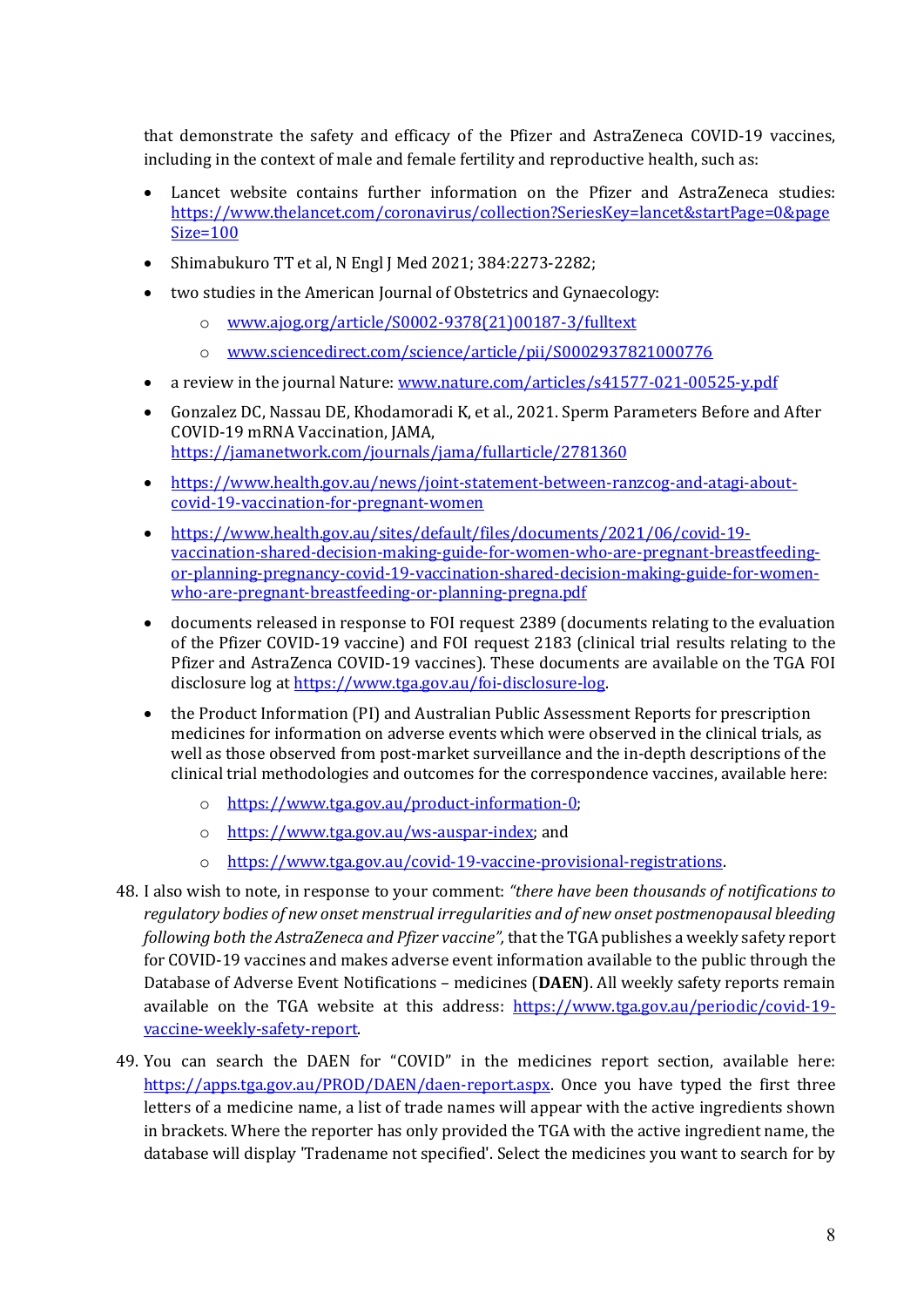ticking or unticking the boxes. For example, to conduct a search by active ingredient, tick the box for each trade name containing the active ingredient.

- 50. There are two types of results shown in two tabs: medicine summary (this summary groups reported adverse events together) and list of reports (this lists all relevant reports in chronological order). In the "list of reports" tab when you search for the COVID-19 vaccine, the results table provides the case number, report entry date, the age of the person, gender, medicines reported as being taken and the reaction, so you could search for reports of menstruation and vaginal bleeding.
- 51. The TGA is committed to the transparent and accurate reporting of adverse events. I note that an adverse event report does not mean that the medicine is the cause of the adverse event.
- 52. As of 19 August 2021, the TGA has reduced the time between adverse event reports being accepted into our database and published on the DAEN from 90 days to 14 days. This decision was made in response to the strong public interest in adverse event reports relating to COVID-19 vaccinations and makes reports for vaccines publicly available more quickly.
- 53. Similar adverse event data is also made available by international regulators, for example:
	- The US Food and Drug Administration's Vaccine Adverse Event Reporting System: <https://vaers.hhs.gov/>
	- The UK Medicines and Healthcare products Regulatory Agency's Yellow Card reporting: [https://www.gov.uk/government/publications/coronavirus-covid-19-vaccine-adverse](https://www.gov.uk/government/publications/coronavirus-covid-19-vaccine-adverse-reactions)[reactions](https://www.gov.uk/government/publications/coronavirus-covid-19-vaccine-adverse-reactions)
	- The European Medicines Agency EudraVigilance (European database of suspected adverse drug reaction reports):<https://www.adrreports.eu/en/>
- 54. I also note that AusVaxSafety is an active vaccine safety surveillance system that complements the TGA's enhanced safety surveillance activities. Active vaccine safety surveillance uses SMS and a short survey to collect reports of AEFI directly from a subset of people receiving the vaccines. AusVaxSafety is an Australian Government-funded system that shares its findings with the TGA to assist safety investigations and responses. Please see details of AusVaxSafety's latest COVID-19 safety data available here: [https://www.ausvaxsafety.org.au/safety-data/covid-19](https://www.ausvaxsafety.org.au/safety-data/covid-19-vaccines) [vaccines](https://www.ausvaxsafety.org.au/safety-data/covid-19-vaccines)
- 55. I also agree with Mr Wiseman's findings in the initial decision that it is not appropriate to compare the information released in FOI request 2389 and FOI 2183 to surmise what is contained in the three studies. Whilst the documents released in relation to those FOI requests do contain some general information about the toxicology studies, those documents do not contain all the information on those studies (in particular, those documents do not include the comprehensive data relating to the statistical analysis and results).
- 56. Furthermore, those documents were made publicly available under the FOI Act in response to FOI requests 2389 and 2183 and the TGA considered each page of each document to determine whether the information had commercial value (for example) and had to consult the third parties in relation to the documents.
- 57. As you will see from the documents available on the TGA's disclosure log, those documents were released in part with certain information exempt under sections 22, 47, 47 $E(d)$  and 47 $G(1)(b)$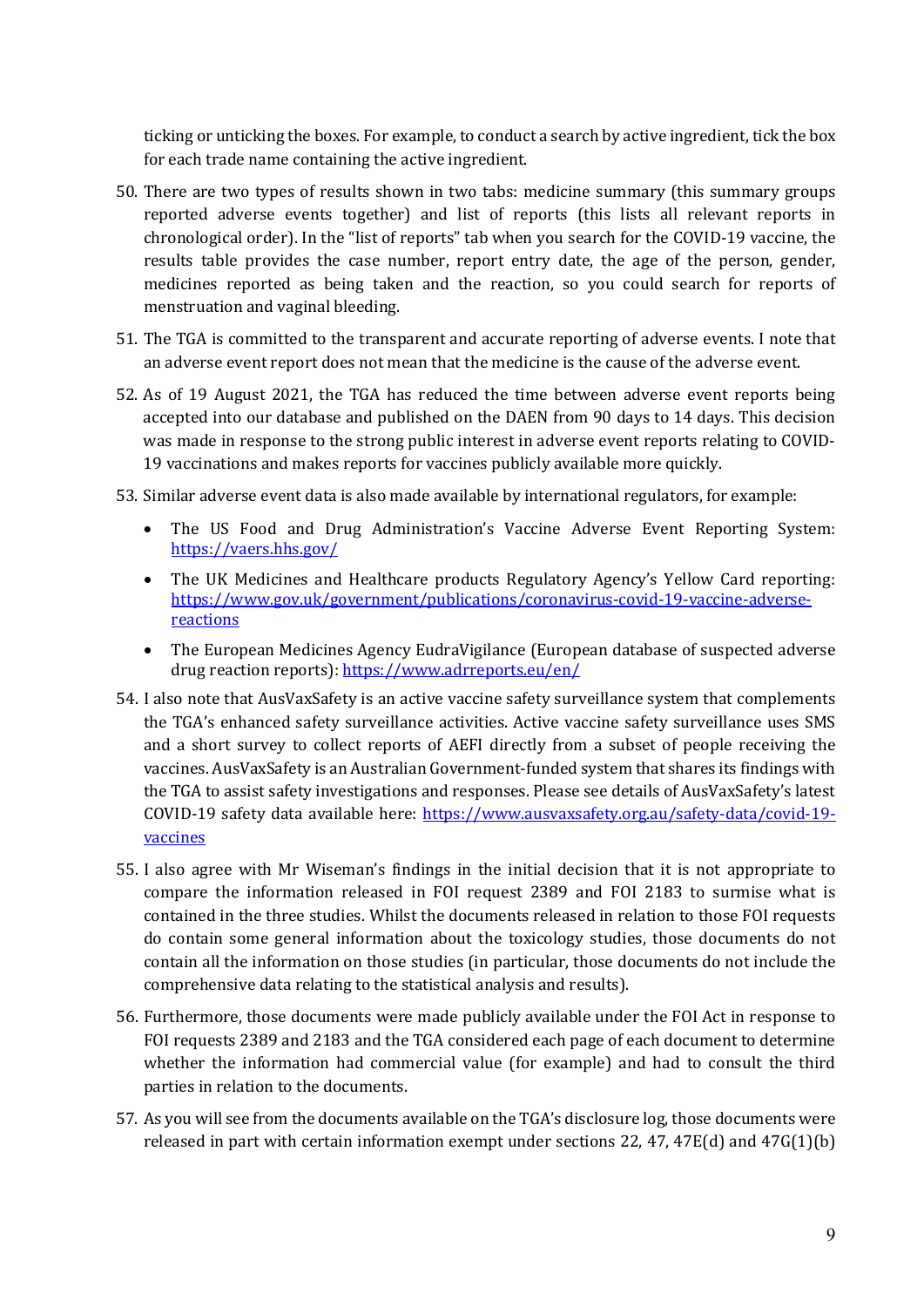of the FOI Act. Due to the size of the three studies, it would be too onerous for the TGA to undertake the same process in relation to this request.

58. Therefore, I consider that insofar as any interest is served by the release of the documents in question, the public interest in evidence supporting the safety and efficacy of COVID-19 vaccines in Australia has already been met through the publication of the supporting regulatory documents, in addition to the publicly available links referred to above, as well as through publication of information regarding adverse events on the DAEN and the COVID-19 weekly safety reports. The recent changes to the release of the DAEN-level data to the public serves to further benefit the public interest in this information.

## *The TGA's suggested revised scope*

- 59. Other matters that may be relevant in deciding if a practical refusal reason exists include whether an applicant has cooperated in framing a request to reduce the processing workload (see paragraph [3.117] of the FOI Guidelines).
- 60. As mentioned in the background, the TGA FOI team emailed to advise you, whilst noting that they could not pre-empt my decision on internal review, that I had indicated a preliminary view that your request remained too voluminous to process. The TGA FOI team therefore suggested the following scope to you:

*"the written components of the three studies in relation to histopathology/microscopic evaluation of gonads (ovaries/testes) of vaccinated animals in relation to Pfizer and AstraZeneca COVID-19 vaccines, excluding personal information, appendices, annexures and raw data".* 

- 61. However, you did not agree to the TGA's suggested scope and chose to proceed with the internal review. The TGA's suggested scope was proposed on the basis that your revised FOI request remained too voluminous to process.
- 62. The TGA's technical experts have already been substantially diverted from their usual functions to consider your FOI request. By not agreeing to further narrow the scope of your request, I am of the view that the TGA has exceeded its obligations under the FOI Act to assist you. I am satisfied that the work involved in continuing to process this request would be an unreasonable diversion of the TGA's resources.
- 63. I reiterate the TGA's suggestion to you that you submit a new FOI request for the following documents to reduce the three studies from 3,667 pages to approximately 210 pages:

*"the written components of the three studies in relation to histopathology/microscopic evaluation of gonads (ovaries/testes) of vaccinated animals in relation to Pfizer and AstraZeneca COVID-19 vaccines, excluding personal information, appendices, annexures and raw data".*

64. Please note, however, that the release of any documents will still be subject to the views of the relevant third parties (in particular, consultation with Pfizer and AstraZeneca will be required), and information that is exempt under the FOI Act will need to be redacted.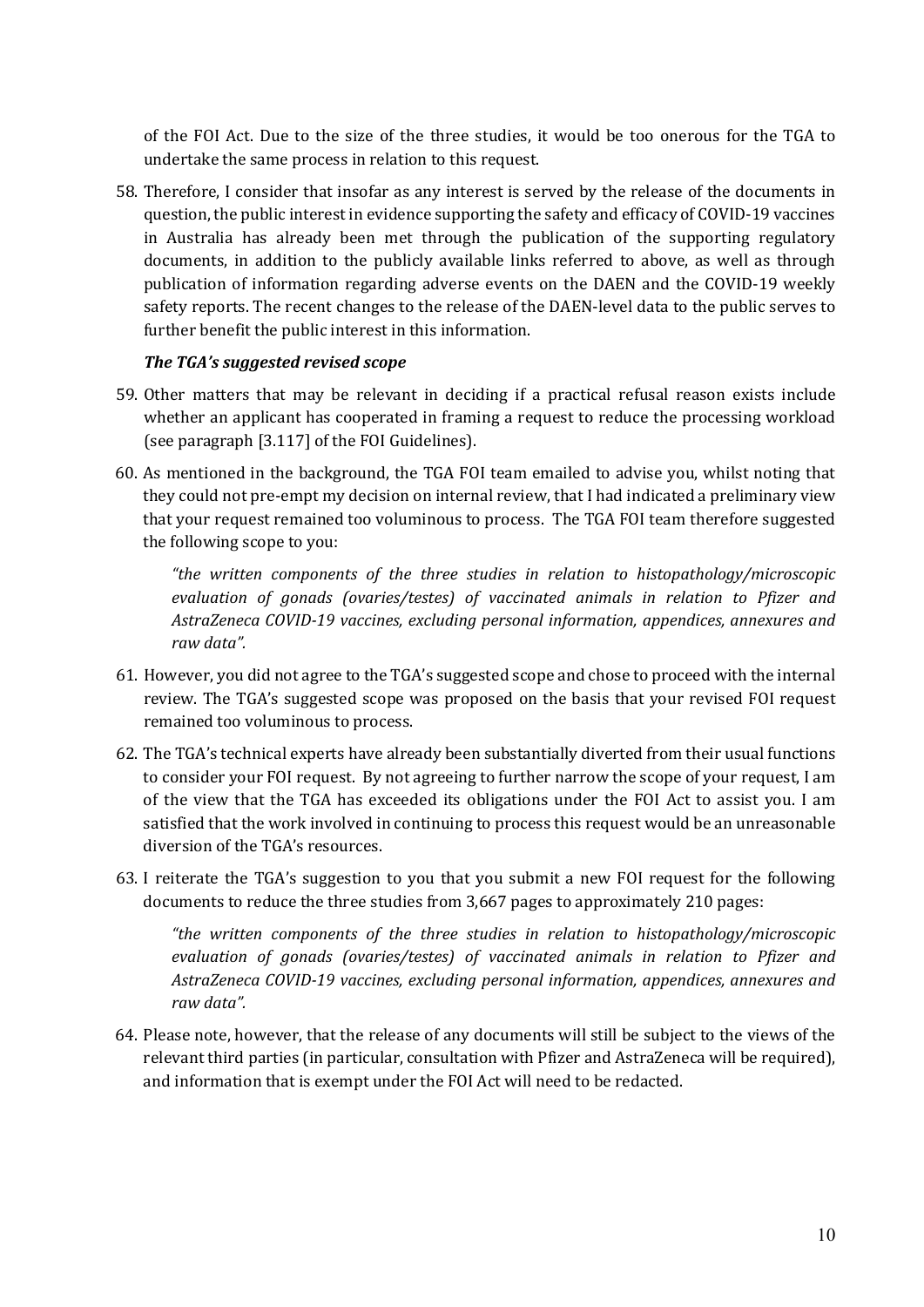## **Review and Complaint Rights**

65. If you are not satisfied with this decision, you are entitled to seek review by the Office of the Australian Information Commissioner (OAIC). A statement of your review and complaint rights is available on the OAIC's website, under the heading Reviews and Complaints – Information Commissioner Review:

[https://www.oaic.gov.au/freedom-of-information/reviews-and-complaints/information](https://www.oaic.gov.au/freedom-of-information/reviews-and-complaints/information-commissioner-review/)[commissioner-review/](https://www.oaic.gov.au/freedom-of-information/reviews-and-complaints/information-commissioner-review/)

66. If you have any queries regarding this matter, please contact the FOI Team on (02) 6289 4630.

Yours sincerely,

*Authorised and electronically signed by* 

Dr Jane Cook First Assistant Secretary Medicines Regulation Division Therapeutic Goods Administration 27 September 2021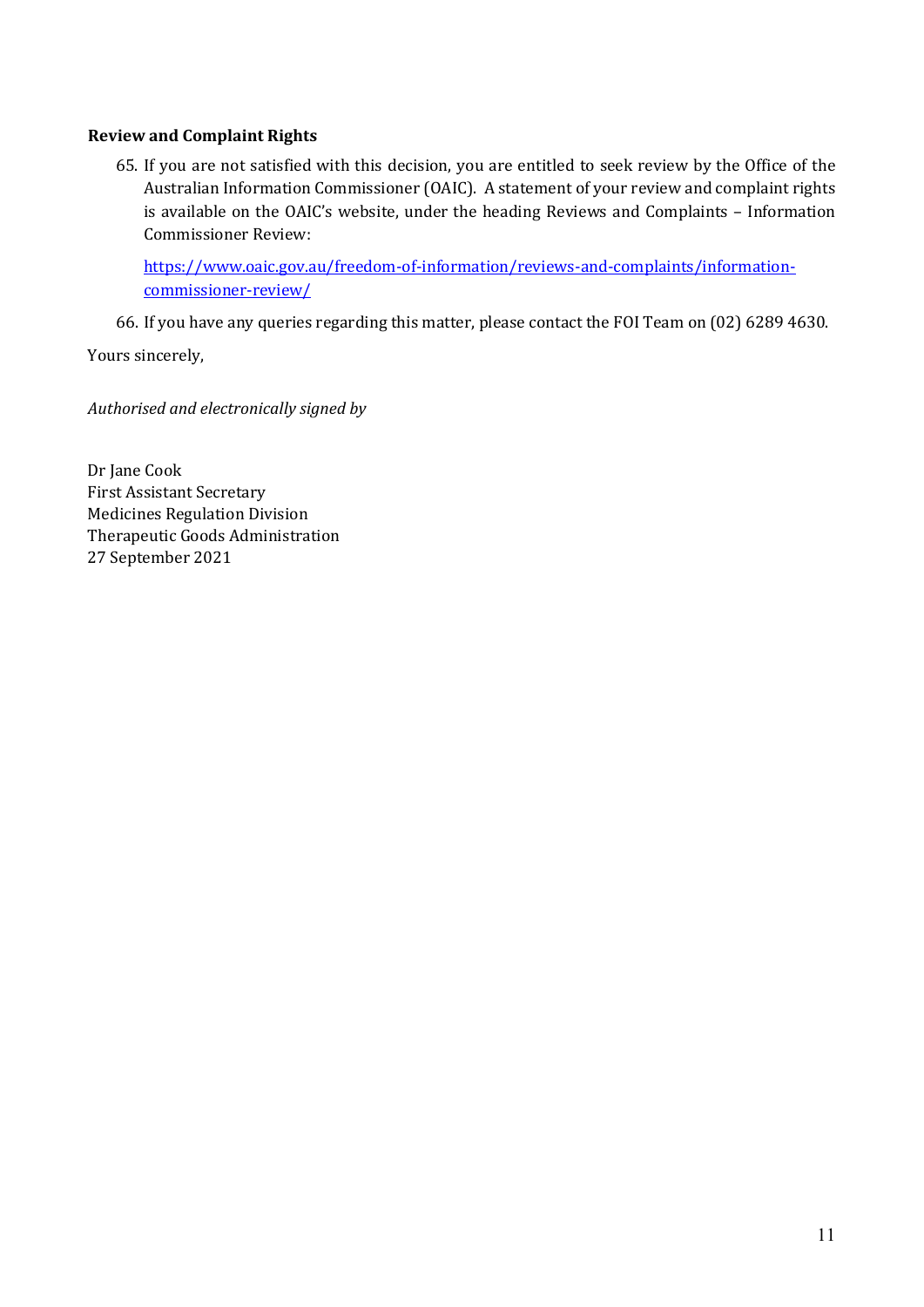

### **Freedom of Information Act 1982**

#### **24 Power to refuse request—diversion of resources etc.**

- (1) If an agency or Minister is satisfied, when dealing with a request for a document, that a practical refusal reason exists in relation to the request (see section 24AA), the agency or Minister:
	- (a) must undertake a request consultation process (see section 24AB); and
	- (b) if, after the request consultation process, the agency or Minister is satisfied that the practical refusal reason still exists—the agency or Minister may refuse to give access to the document in accordance with the request.
- (2) For the purposes of this section, the agency or Minister may treat 2 or more requests as a single request if the agency or Minister is satisfied that:
	- (a) the requests relate to the same document or documents; or
	- (b) the requests relate to documents, the subject matter of which is substantially the same.

#### **24AA When does a** *practical refusal reason* **exist?**

- (1) For the purposes of section 24, a *practical refusal reason* exists in relation to a request for a document if either (or both) of the following applies:
	- (a) the work involved in processing the request:
		- (i) in the case of an agency—would substantially and unreasonably divert the resources of the agency from its other operations; or
		- (ii) in the case of a Minister—would substantially and unreasonably interfere with the performance of the Minister's functions;
	- (b) the request does not satisfy the requirement in paragraph 15(2)(b) (identification of documents).
- (2) Subject to subsection (3), but without limiting the matters to which the agency or Minister may have regard, in deciding whether a practical refusal reason exists, the agency or Minister must have regard to the resources that would have to be used for the following:
	- (a) identifying, locating or collating the documents within the filing system of the agency, or the office of the Minister;
	- (b) deciding whether to grant, refuse or defer access to a document to which the request relates, or to grant access to an edited copy of such a document, including resources that would have to be used for:
		- (i) examining the document; or
		- (ii) consulting with any person or body in relation to the request;
	- (c) making a copy, or an edited copy, of the document;
	- (d) notifying any interim or final decision on the request.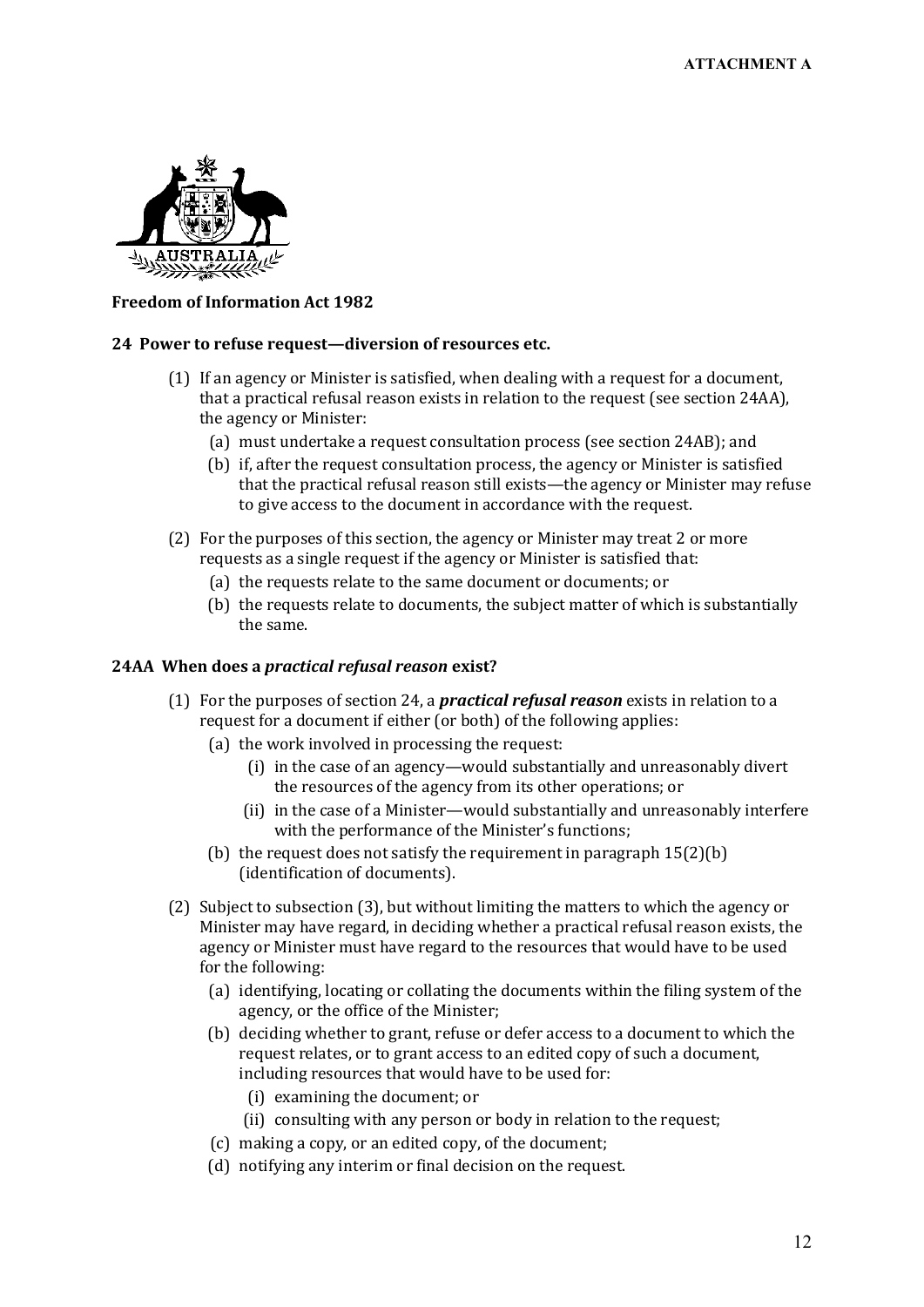- (3) In deciding whether a practical refusal reason exists, an agency or Minister must not have regard to:
	- (a) any reasons that the applicant gives for requesting access; or
	- (b) the agency's or Minister's belief as to what the applicant's reasons are for requesting access; or
	- (c) any maximum amount, specified in the regulations, payable as a charge for processing a request of that kind.

#### **24AB What is a** *request consultation process***?**

#### *Scope*

(1) This section sets out what is a *request consultation process* for the purposes of section 24.

### *Requirement to notify*

- (2) The agency or Minister must give the applicant a written notice stating the following:
	- (a) an intention to refuse access to a document in accordance with a request;
	- (b) the practical refusal reason;
	- (c) the name of an officer of the agency or member of staff of the Minister (the *contact person*) with whom the applicant may consult during a period;
	- (d) details of how the applicant may contact the contact person;
	- (e) that the period (the *consultation period*) during which the applicant may consult with the contact person is 14 days after the day the applicant is given the notice.

#### *Assistance to revise request*

- (3) If the applicant contacts the contact person during the consultation period in accordance with the notice, the agency or Minister must take reasonable steps to assist the applicant to revise the request so that the practical refusal reason no longer exists.
- (4) For the purposes of subsection (3), *reasonable steps* includes the following:
	- (a) giving the applicant a reasonable opportunity to consult with the contact person;
	- (b) providing the applicant with any information that would assist the applicant to revise the request.

### *Extension of consultation period*

(5) The contact person may, with the applicant's agreement, extend the consultation period by written notice to the applicant.

#### *Outcome of request consultation process*

- (6) The applicant must, before the end of the consultation period, do one of the following, by written notice to the agency or Minister:
	- (a) withdraw the request;
	- (b) make a revised request;
	- (c) indicate that the applicant does not wish to revise the request.